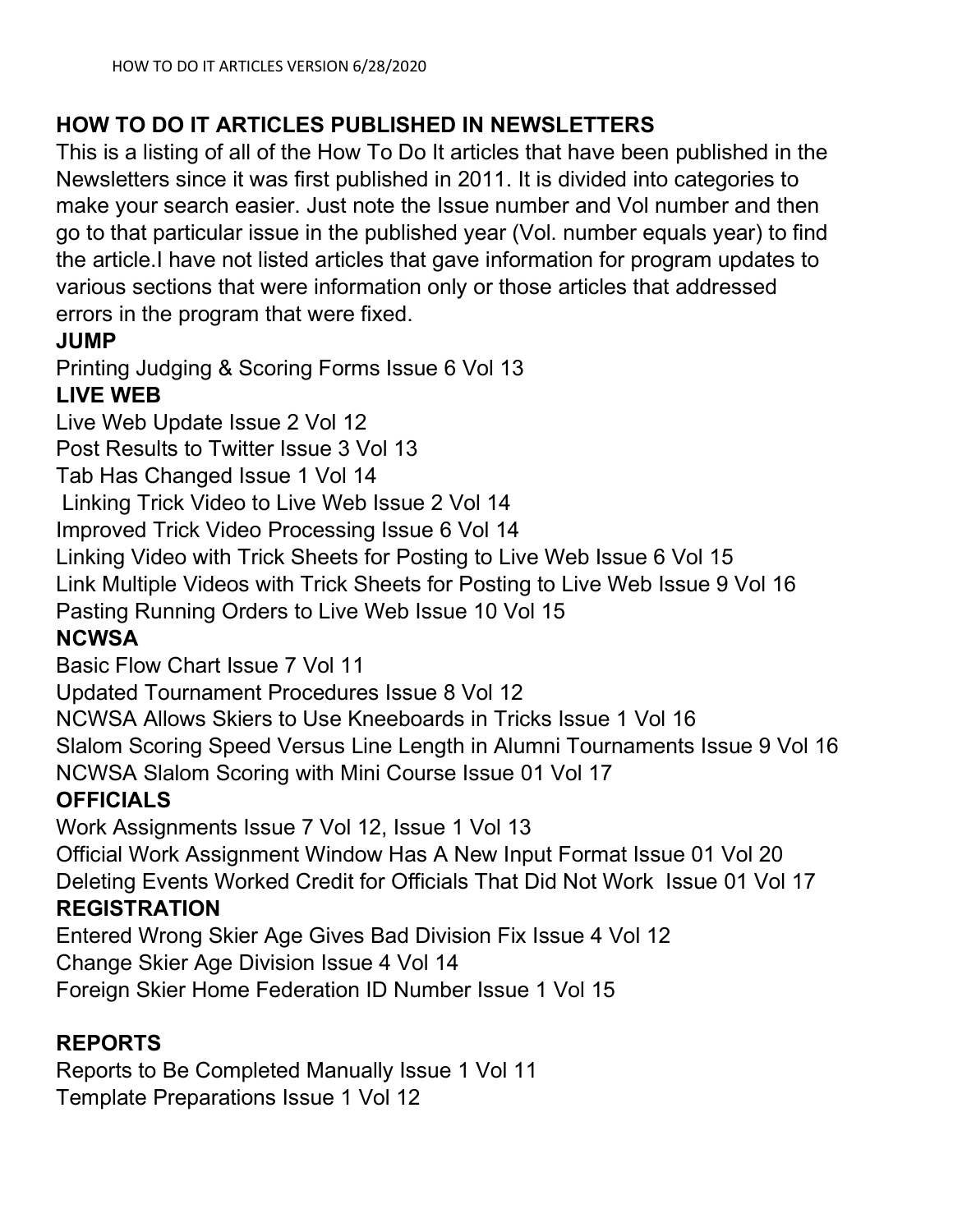Chief Officials Contact Form Issue 1 Vol 12 BACK UP BACK UP BACK UP Issue 5 Vol 12 Complete All Reports On Main Computer Only Issue 5 Vol 12 Towboat Usage Issue 5 Vol 12, 1 Vol 13, Issue 2 Vol Issue 13 Chief Judge, Safety & Towboat Reports to TXT Files Issue 8 Vol 13, Issue 2 Vol 14 IWWF File Upload Is Automatic Issue 4 Vol 14 Export Record Form with Information Issue 1 Vol 15 Technical Controllers Survey Files Issue 01 Vol 17 Regional Junior All Star Reports Issue 01 Vol 20 RESULTS Exporting Results Issue 3 Vol 11 Importing Data Issue 3 Vol 11 Scoring Ties In All Events Issue 4 Vol 11 Awards Summary Issue 8 Vol 12 Skier Performance File Changes Issue 1 Vol 14 RUNNING ORDERS Running Order Preparations Issue 1 Vol 12 Running Order Setup Issue 1 Vol 13 Running Orders For Elimination And Head To Head Tournaments Issue 4 Vol 13 Running orders For Splash Eye Issue 6 Vol 13 New Running Order Preparations Options Issue 07 Vol 19 Setting Up or Changing Skier Event Class Issue 08 Vol 19 SCORING OVERALL Overall Scoring Issue 2 Vol 11 Overall Scoring In A Multi Round Tournament Issue 1 Vol 12 Overall Scoring & Results Issue 1 Vol 14 SLALOM Printing Slalom Judging & Scoring Forms Issue 4 Vol 13 Mulligan Scoring Issue 2 Vol 14 Scoring M3-W5 Up When Speed Is Above Division Max Issue 3 Vol 14 M3-6 Slalom Skiers Seeking Open Qualification Issue 3 Vol 14 Slalom Opt up Scoring for Juniors and Collegiate Issue 01 Vol 16 No Boat Time in Slalom Event Support Issue 01 Vol 16 ZBS Slalom Scoring Update Issue 01 Vol 17 Scoring ZBS Slalom Above Division Maximum Issue 03 Vol 17